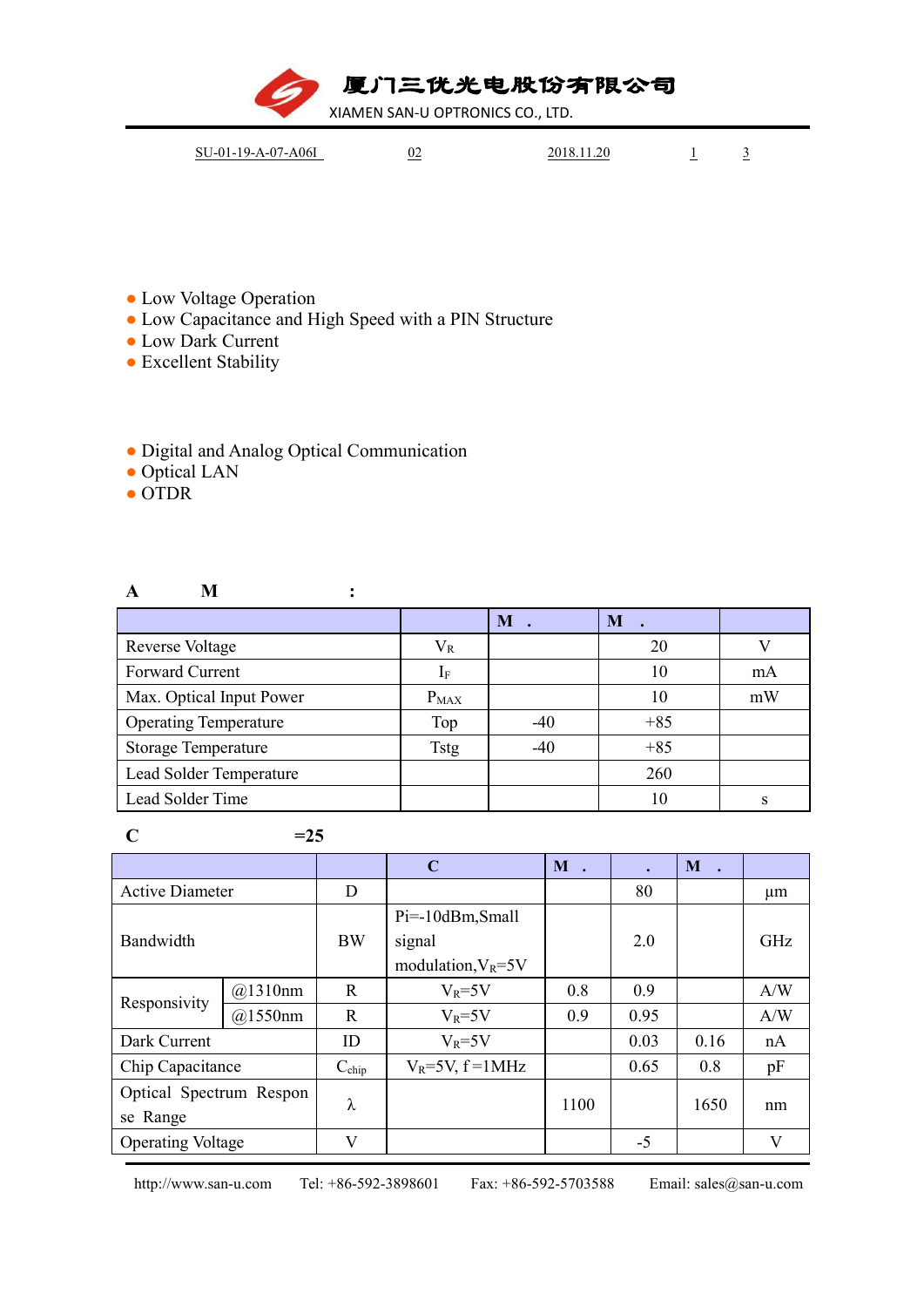厦门三优光电股份有限公司

XIAMEN SAN-U OPTRONICS CO., LTD.